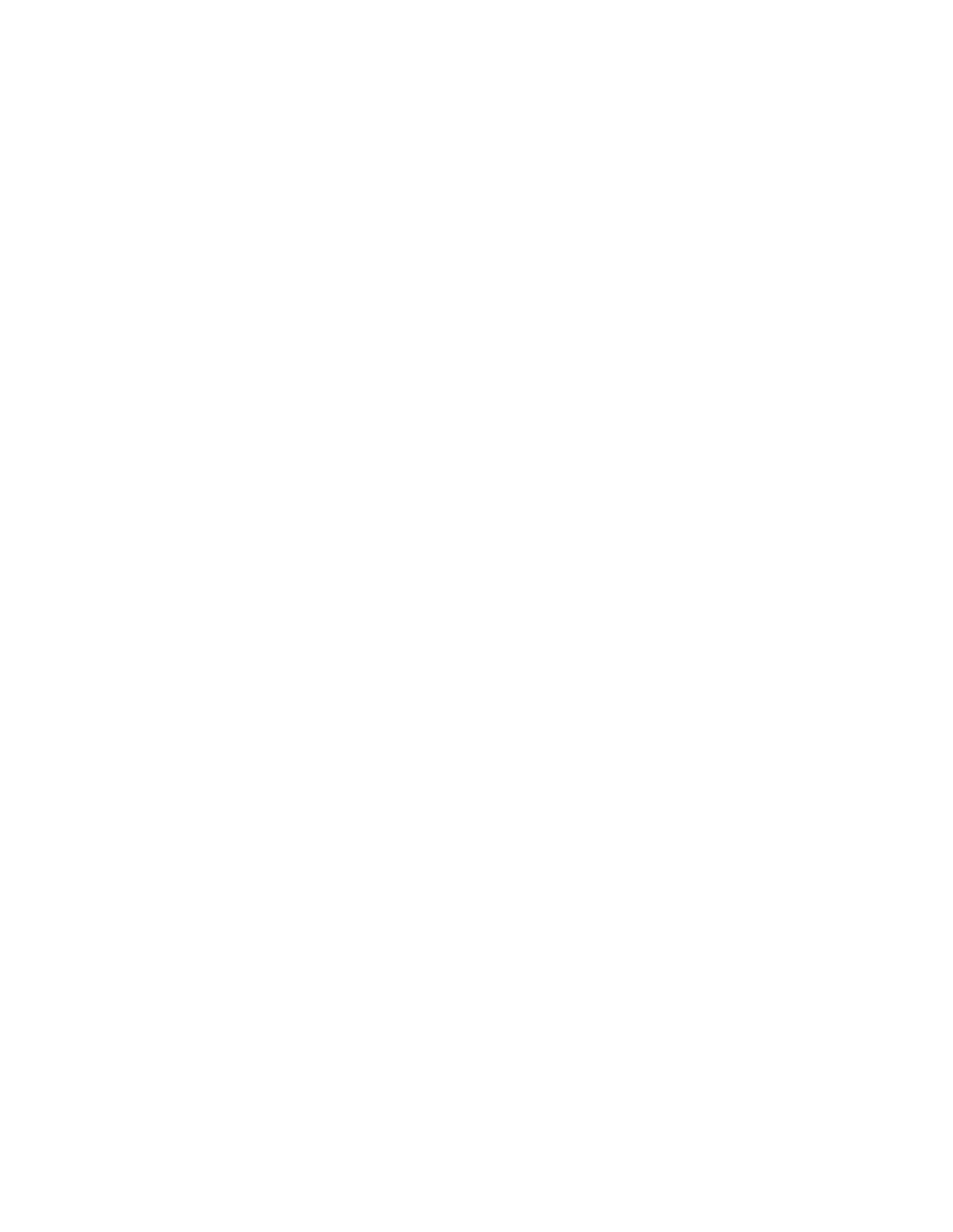| <b>Action Items</b>     |                                                                                                                                                                                                                                                                                                                                                                                                                                                                                                                                                                                                                                                                                                                                                                  |                        |  |  |  |
|-------------------------|------------------------------------------------------------------------------------------------------------------------------------------------------------------------------------------------------------------------------------------------------------------------------------------------------------------------------------------------------------------------------------------------------------------------------------------------------------------------------------------------------------------------------------------------------------------------------------------------------------------------------------------------------------------------------------------------------------------------------------------------------------------|------------------------|--|--|--|
| $\overline{\mathbf{4}}$ | <b>Discussion</b><br>and Resolution of Washington<br>St.<br><b>Extension</b>                                                                                                                                                                                                                                                                                                                                                                                                                                                                                                                                                                                                                                                                                     | <b>Karl Welzenbach</b> |  |  |  |
| <b>Background</b>       | The Washington Street Extension was a substitution project submitted by the<br>City of Ashland for the Nevada Street Bridge project. This substitution was a<br>subject of much discussion at the Technical Advisory Committee. Eventually,<br>the TAC recommended that the substitution be approved with the caveat of<br>ensuring that a median on OR 99 (either partial or whole) be included. The<br>TAC also recommended programming an additional \$35,000 to cover the cost<br>of the median. The Policy Committee approved these recommendations.<br>ODOT has now stated that the median cannot be built to work correctly.<br>Art Anderson has requested that this issue be brought back to the Policy<br>Committee for discussion and possible action. |                        |  |  |  |
| <b>Attachment</b>       | #3   Memo on Reallocation of STBG Funds: Ashland                                                                                                                                                                                                                                                                                                                                                                                                                                                                                                                                                                                                                                                                                                                 |                        |  |  |  |
| Action<br>Requested     | Discussion and Determination by the Policy Committee.                                                                                                                                                                                                                                                                                                                                                                                                                                                                                                                                                                                                                                                                                                            |                        |  |  |  |
| 5                       | Review and Authorization for Chair to Sign Letter of<br>Support for the City of Medford's BUILD Grant<br><b>Application</b>                                                                                                                                                                                                                                                                                                                                                                                                                                                                                                                                                                                                                                      | <b>Karl Welzenbach</b> |  |  |  |
| <b>Background</b>       | The City of Medford is submitting a grant application for a \$20.5 million<br>federal grant to help fund improvements to the City's North Phoenix<br>Rd/Foothills Rd. "Mega-Corridor".                                                                                                                                                                                                                                                                                                                                                                                                                                                                                                                                                                           |                        |  |  |  |
| <b>Attachment</b>       | #4   Draft Letter of Support                                                                                                                                                                                                                                                                                                                                                                                                                                                                                                                                                                                                                                                                                                                                     |                        |  |  |  |
| Action<br>Requested     | Review and authorization by the Policy Committee for Chair to sign letter of support<br>on behalf of the RVMPO.                                                                                                                                                                                                                                                                                                                                                                                                                                                                                                                                                                                                                                                  |                        |  |  |  |
| <b>Discussion Items</b> |                                                                                                                                                                                                                                                                                                                                                                                                                                                                                                                                                                                                                                                                                                                                                                  |                        |  |  |  |
| 6                       | <b>Public Comment</b>                                                                                                                                                                                                                                                                                                                                                                                                                                                                                                                                                                                                                                                                                                                                            | <b>Chair</b>           |  |  |  |
| <b>Regular Updates</b>  |                                                                                                                                                                                                                                                                                                                                                                                                                                                                                                                                                                                                                                                                                                                                                                  |                        |  |  |  |
| 7                       | <b>RVMPO Planning Update</b>                                                                                                                                                                                                                                                                                                                                                                                                                                                                                                                                                                                                                                                                                                                                     | <b>Karl Welzenbach</b> |  |  |  |
| 8                       | <b>Other Business / Local Business</b><br>Opportunity for RVMPO member jurisdictions to talk about<br>transportation planning projects.                                                                                                                                                                                                                                                                                                                                                                                                                                                                                                                                                                                                                          | <b>Chair</b>           |  |  |  |
| 9                       | <b>Adjournment</b>                                                                                                                                                                                                                                                                                                                                                                                                                                                                                                                                                                                                                                                                                                                                               | <b>Chair</b>           |  |  |  |